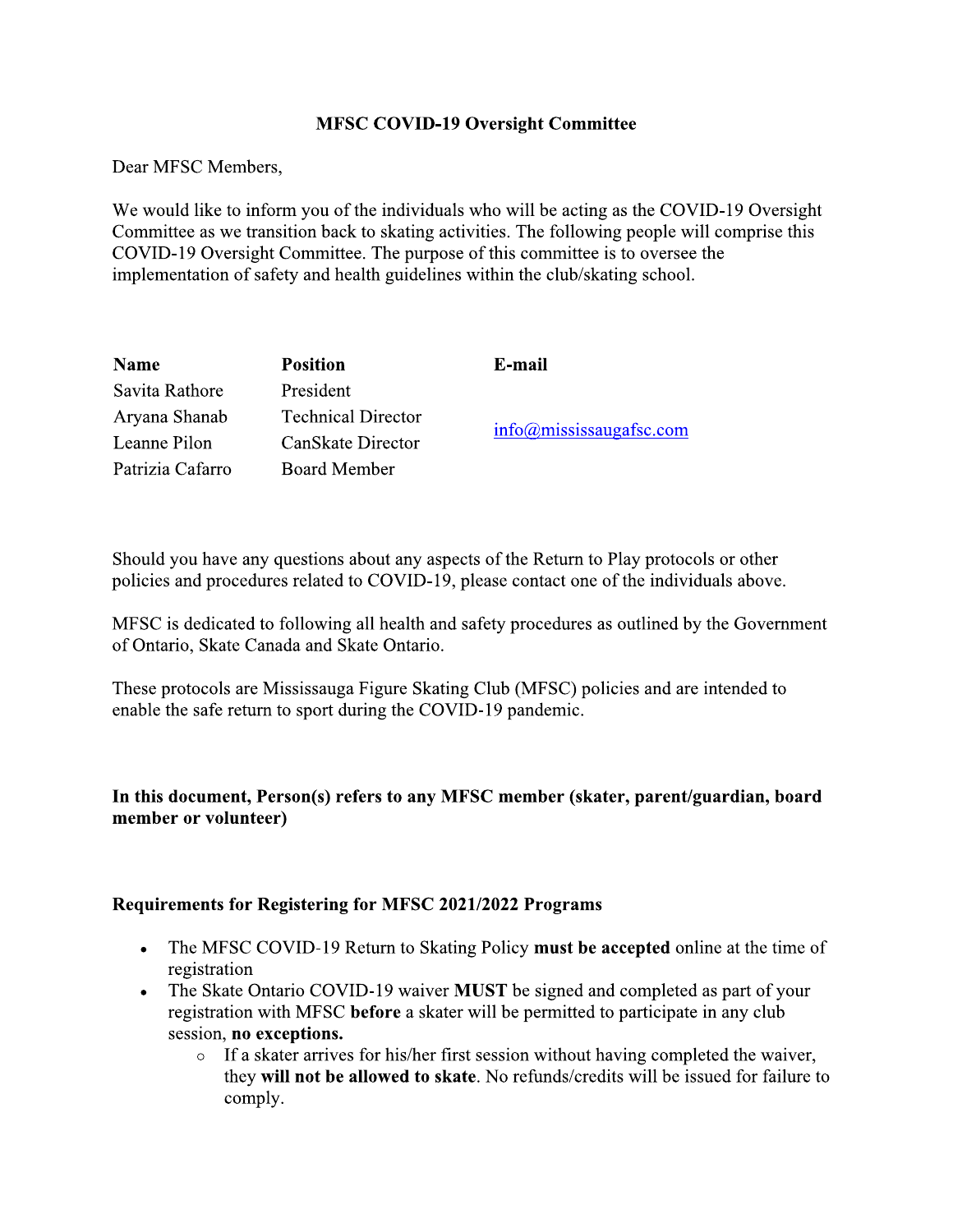- One signed waiver is needed per Person(s) and need only be completed once for  $\circ$ 2021/2022 season.
- A mandatory "Skater/Parent Zoom Information Sessions" must be attended by the skater and his/her parent/guardian prior to participating in any MFSC program or activity.

## **Preventing COVID-19 Exposure**

- Self-Screening
	- $\circ$  Person(s) must self-screen in accordance with current public health guidelines before participating in any MFSC program or activity.
	- Individuals must not attend any program or activity offered by MFSC if they meet  $\circ$ any of the following criteria:
		- Exhibit any COVID-19 symptoms, such as, fever, cough, shortness of breath, runny nose, sneezing or nasal congestion (not attributed to allergies), sore throat, difficulty swallowing, lost sense of taste or smell.
		- Have been in close contact in the past 14 days with anyone with active respiratory illness or and active confirmed or probable case of COVID-19.
		- Have travelled outside of Canada in the past 14 days or had close contact with anyone that has travelled outside of Canada in the past 14 days that does not have a Government of Canada travel exemption.
	- Anyone who answers 'YES' to any of the above stated criteria, may not participate in any MFSC program or activity
- **Contact Tracing** 
	- o Attendance will be taken for each MFSC session (on-ice and off-ice) which will capture all Person(s) present.
	- Session Participation and Health Screening Tracking will be maintained by the  $\circ$ MFSC COVID-19 Oversight Committee to enable contact tracing should it be requested by Public Health.
	- Person(s) who are absent from his/her regular programming session will be  $\circ$ required to provide an explanation, which will be document for contact tracing purposes.
- Skaters/Coaches Training at Multiple Facilities
	- o All skaters, coaches and/or choreographers who are attending training sessions in multiple locations are asked to declare that information to the MFSC COVID-19 Oversight Committee at info@mississaugafsc.com
	- Individuals are expected to use a new face mask and skating gloves at each  $\circ$ location and should consider managing schedules to avoid entering different facilities on the same day.
- Person(s) will be required to enact additional caution with disinfecting any clothing, bags, phones/devices, etc. prior to entering the facility being used by MFSC and its members.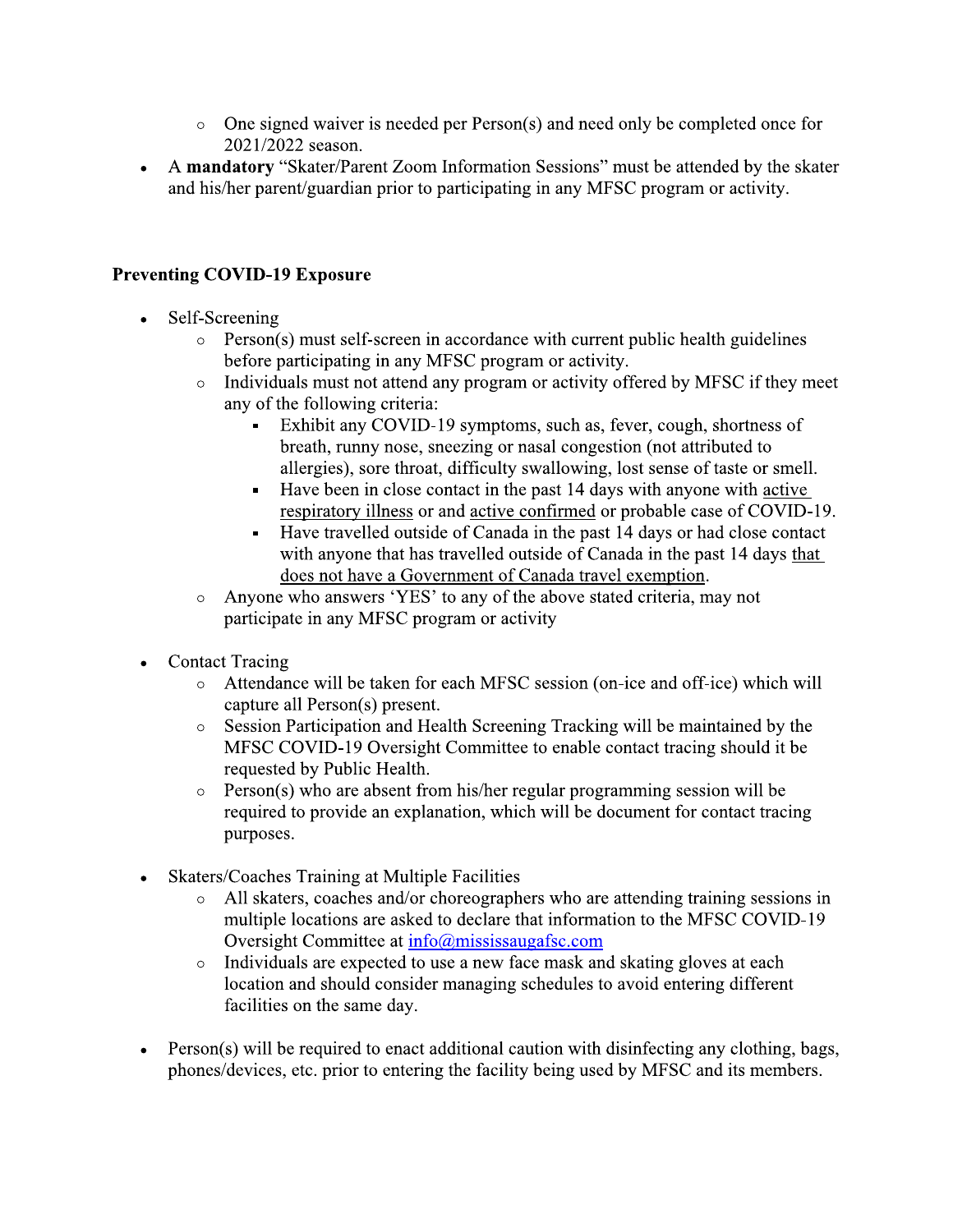## An Individual Becomes Unwell with Symptoms of COVID-19

- If an individual becomes unwell with symptoms of COVID-19, or if someone is aware of  $\bullet$ an individual that becomes unwell with symptoms of COVID-19, that individual must immediately stop participations in MFSC programs and activities.
- The individual should be isolated from all others in a well-ventilated area, or outside and  $\bullet$ provided with a non-medical face mask if one is available.
- The individual shall be sent home and instructed to follow public health guidelines  $\bullet$ regarding self-isolation and testing.
- The facility will be informed to determine if any areas need to be closed and/or require  $\bullet$ additional cleaning/disinfecting.
- A member of the MFSC COVID-19 Oversight Group must be informed of the situation  $\bullet$ and will contact the individual or his/her parent/guardian to determine next steps to be taken.

## An Individual is Tested for COVID-19

- Any Person(s) that is part of MFSC that has been tested for COVID-19 must not participate in any MFSC programs or activities while awaiting the results of the test.
- MFSC will consult the Session Participation tracking sheets to inform other MFSC members who might have been in close contact with the individual.
- Any Person(s) who were in close contact with the individual should not participate in MFSC programs or activities and should follow public health guidelines until the diagnosis of COVID-19 is ruled out by health professionals.

## **An Individual Tests Positive for COVID-19**

- Any Person(s) who tests positive for COVID-19 must inform a member of the MFSC COVID-19 Oversight Committee at info@mississaugafsc.com
- The MFSC COVID-19 Oversight Committee will work where requested with the facility  $\bullet$ and public health officials to assist in contact tracing. The Sessions Participation tracking sheets may be used to assist public health officials in informing other MFSC members who may have been in close contact with the individual.
- If you're a close contact of someone with COVID-19, you must self-isolate for 10 days, even if your test result is negative unless you are fully vaccinated. Children or those requiring support with daily living can isolate together with a caregiver.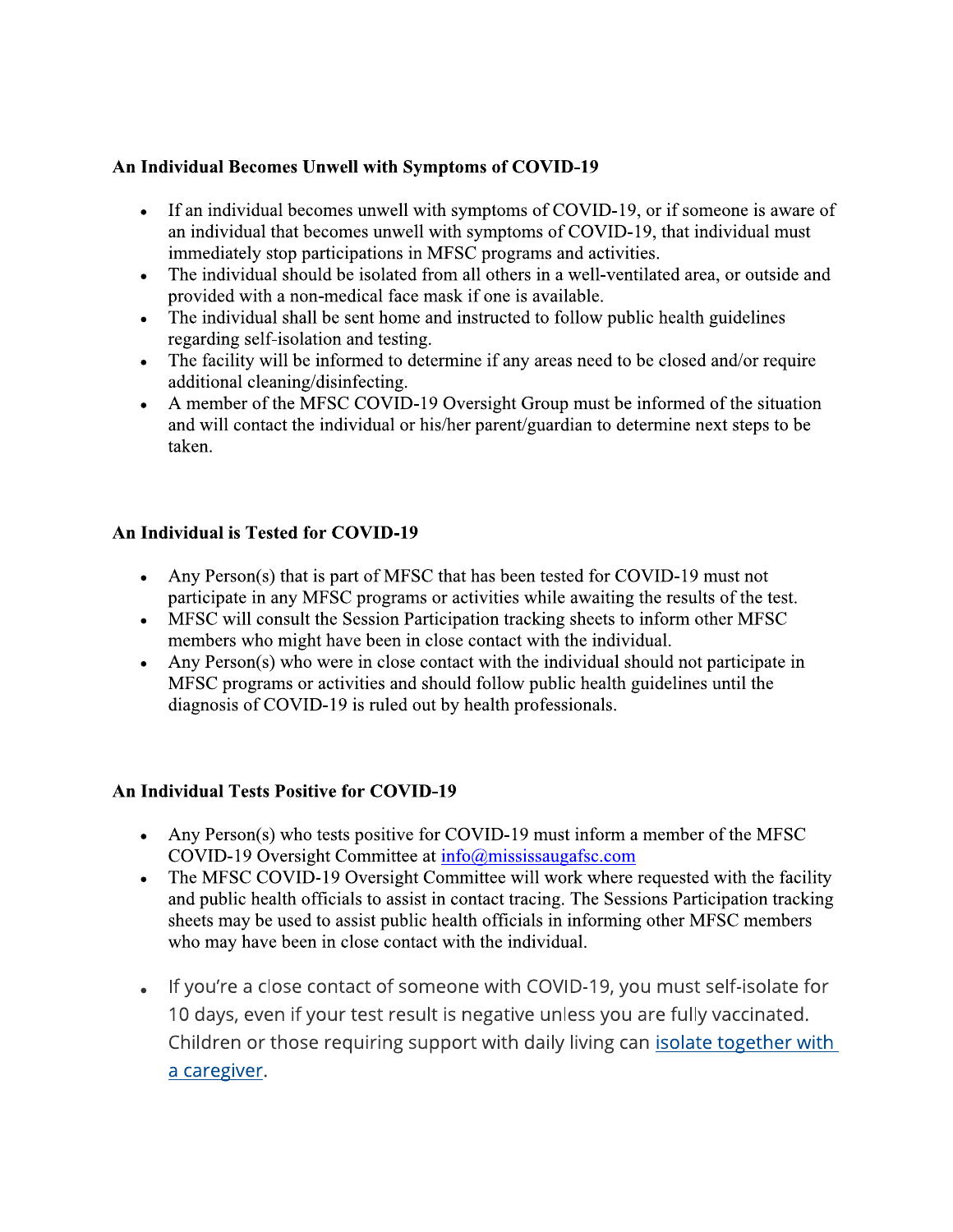- If you are fully vaccinated and do not have any symptoms of COVID-19, you do not need to isolate after you have been exposed to someone with COVID-19, but you should still get tested. You must inform the MFSC COVID-19 Oversight Committee that you are a close contact.
- The facility will be informed to determine if any areas need to be closed and/or require additional cleaning/disinfecting.
- Skate Ontario will be informed of any positive COVID-19 diagnosis.

#### **Return to MFSC Programs and Activities Following Illness**

If no test was performed, or the COVID-19 test was negative, the individual may only return to MFSC programs and activities once they no longer have any symptoms of COVID-19.

#### **Return to MFSC Programs and Activities Following COVID-19**

• Following a positive COVID-19 test, an individual must follow public health guidelines regarding return to activities.

#### **Refund Policy Regarding COVID-19**

- Refunds will be given in the following situations:
	- A skater tests positive for COVID-19
	- o A skater is required to isolate for 14 days due to COVID-19
	- o There is an outbreak of COVID-19 that results in the closure of the facility
	- The City of Mississauga or other governing body mandates the closure of facilities and/or termination of activities

## **Communication Plan During COVID-19**

- The MFSC COVID-19 Oversight Committee will continue to inform and share as much  $\bullet$ information as is possible about the Return to Skating policies and procedures with all members and coaches.
- Relevant COVID-19 information will be shared via email, MFSC website and MFSC  $\bullet$ social media (Instagram and Facebook).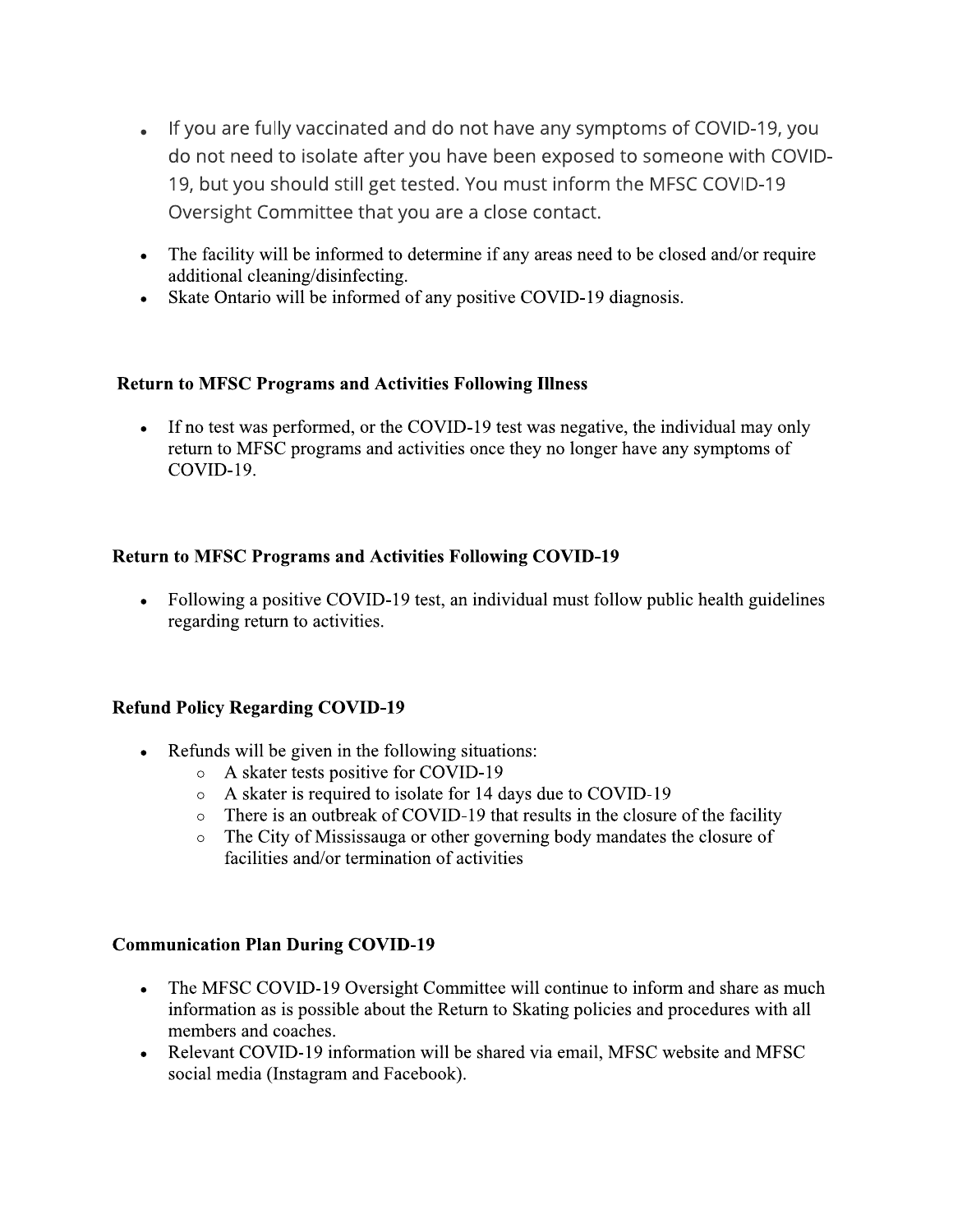Members and Coaches will be informed as soon as possible of any  $\bullet$ modifications/restrictions or cancelations of programs and/or activities as it relates to COVID-19.

# **First Aid**

- MFSC Coaches have all completed and maintain up-to-date first aid certification.
- MFSC will have first aid materials available for each MFSC program and activity.
- Materials will be maintained in a sterile pouch which will be disinfected each day.

## **Before You Arrive at the Rink**

- Skaters must arrive at the facility 20 minutes before their scheduled session
- Skaters will need to bring a water bottle, tissues (and bag for disposal), hand sanitizer, facemask. A small lunch bag or purse may be used to keep your items together. This bag should be sanitized after each use.
- Water bottles should be filled at home before arrival at the rink.

# **When You Arrive at the Rink**

- Complete the Health Screening Questionnaire upon arrival every day you come to the rink.
- Warm-up within the facility is only allowed during the scheduled off-ice class time.
- Masks are mandatory in the facility; however, skaters and coaches do not need to wear masks while they are ON the ice. You will need to wear a mask into and out of the arena.
- Sanitize your hands when entering and exiting the facility.  $\bullet$
- NO food or drinks (other than water bottles) will be permitted in the facility.
- Parents/Guardians are permitted in the facility at a reduced capacity. Parents/Guardians must remain in the designated viewing area and maintain physical distancing (2m) and wear a mask.

# On the Ice

- Please remain spaced at least 2m apart when entering and exiting the ice surface. Only one gate will be used.
- Masks are required in the facility but NOT on the ice.